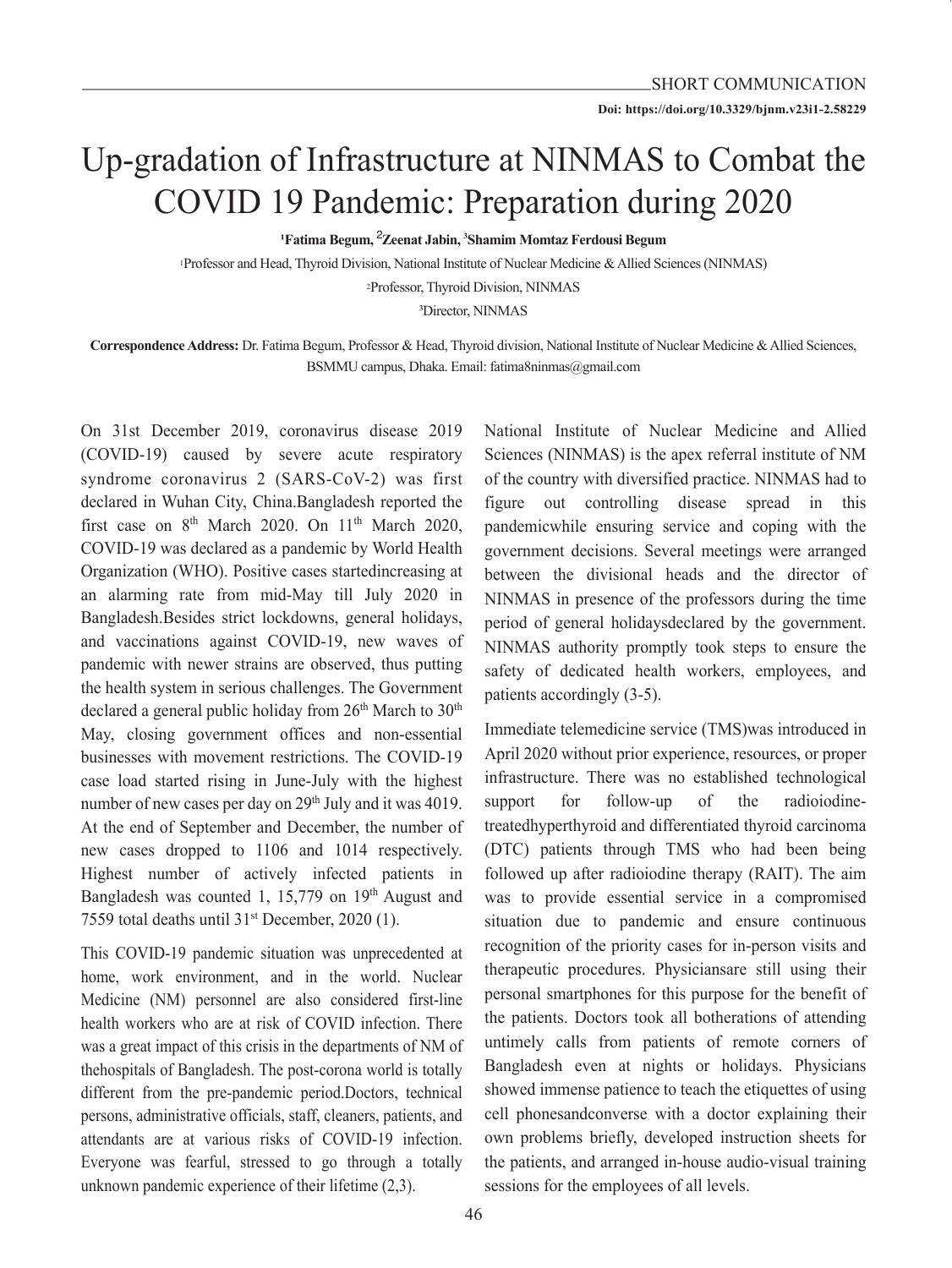DTC patients and their family members needed to replace the anxiousness of therapeutic delays with the confidence of safely deferrable non-urgent visits through TMS after a careful and structured clinical triage. The team of thyroid physicians, technologists, and supporting staff properly scheduled and manage DTC patients by monitoring serum TSH, FT3, Thyroglobulin (Tg) using web-based reporting services of NINMAS and TMS as an excellent tool, though instructions to work from home (4) could not be availed fully due to lack of manpower. The physical presence of DTC patients significantly dropped in the COVID-19 outbreak. However, TMS continued regularly even during strict lockdowns and ensured follow-up of 812 patients from April to June 2020. During normal time usually, about 1800 patients are being followed up at 3 months' time at NINMAS. In this way, it can be said that 45% of follow-up consultation

was done during this period. There was a backlog of 116

strict lockdown.A total of 342 new DTC patients received RAIT in 2020 which was about 45% less than the previous year. About 25.6% reduce was noted in case of hyperthyroid patients who received <sup>131</sup>I (355 in 2019 vs. 264 in 2020). Positive history of COVID-19 infection was found in 3.1% of consulted DTC patients through TMS(6).

Divisional heads of NINMAS provided valuable suggestions and thoughtful ideas for the rearrangements of ground floor reception. Pedal-operated hand washing basins were installed at the entrance of NINMAS for patients and others (Figure 1). Attendants were partially restricted during imaging, in-vitro sample collection, and counseling according to requirements. Proper markings for queuing up at the entrance for maintaining safe distance were ensured with frequent announcements using hand mikes. Study reports were delivered from the ground floor to avoid the crowd (Figure-2).



**Figure:1. a) Newly installed pedal operated hand-washing basinsat the entrance of National Institute of Nuclear Medicine &Allied Sciences. b) All patients and attendants wash hands before queuing up**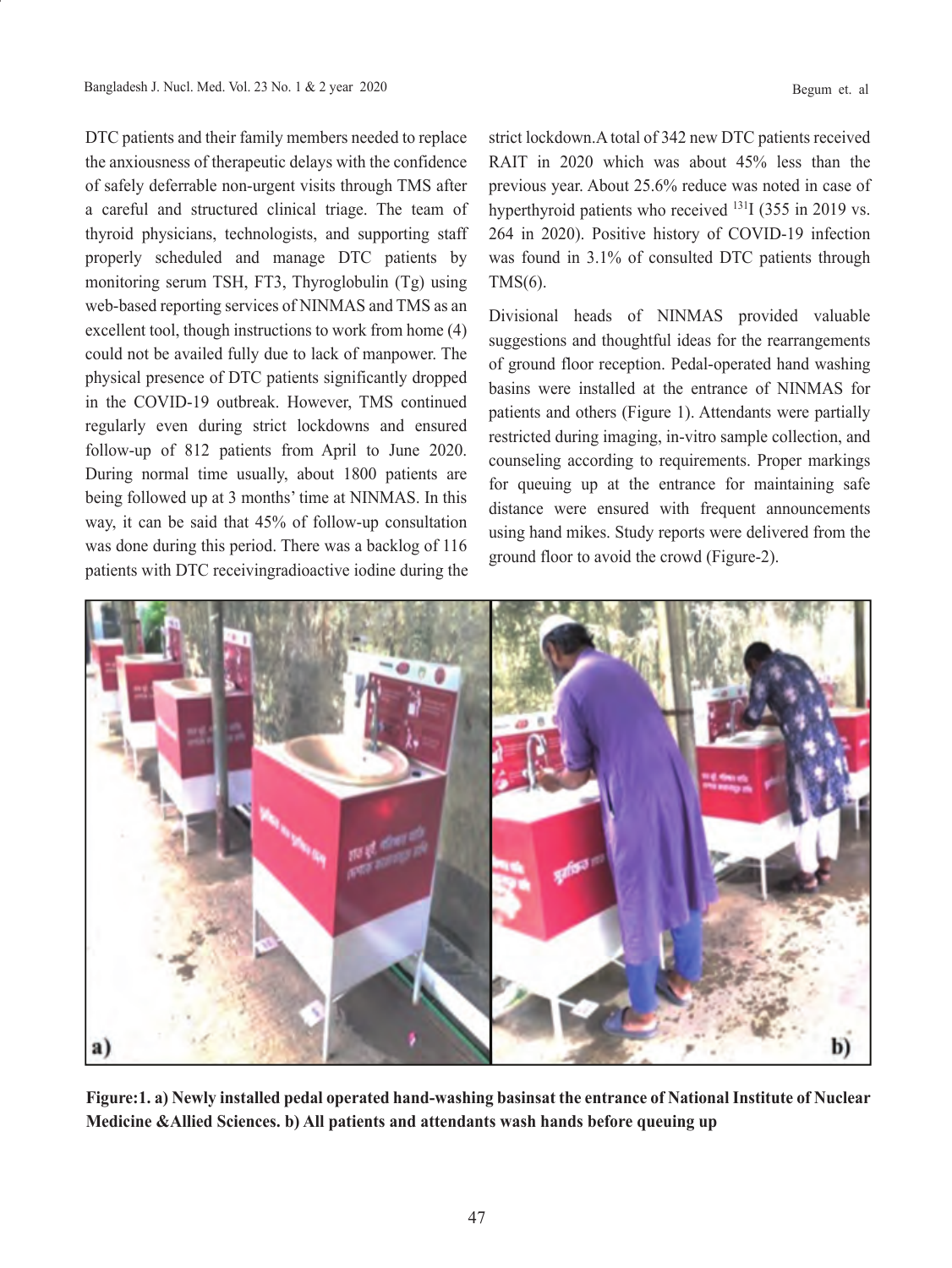

**Figure: 2. a) Announcing the points of social distancing and awareness. b) Box marked areaS for easy and safe distancing while in queue at entrance of NINMAS.**

Protective tables screened by transparent acrylic partitions were designed and provided in Thyroid, Scintigraphy, PET-CT Divisions and in receptions for safe handling of patients since May, 2020 (Figure-3). A draft of Standard Operation Procedures (SOP) was prepared for thyroid patient management at Thyroid Division, NINMAS according to the national & international guidance to combat COVID-19 pandemic.



**Figure- 3: (a) Thyroid physician counseling patient in thyroid division behind protective acrylic partitions. (b) Thyroid reception has been upgraded by placing transparent acrylic screen for the safety of patients and workers.**

Special measures were taken in Nuclear Cardiology, Nephrology, PET-CT, and Scintigraphy divisions of NINMAS for patient management. Most of the NM procedures require along stay of the patients (3-4 hours or more) in the department. Bangladesh Atomic Energy Commission (BAEC) authority supplied personal protective equipment (PPE) and a

continuous supply of masks for all NM workers throughout the centers of the whole country. Initially, the available facility of RT-PCR test for COVID-19 was very limited throughout the country including Dhaka city. Hence, NINMAS took the following measures to reduce the spread and keep the work environment safe.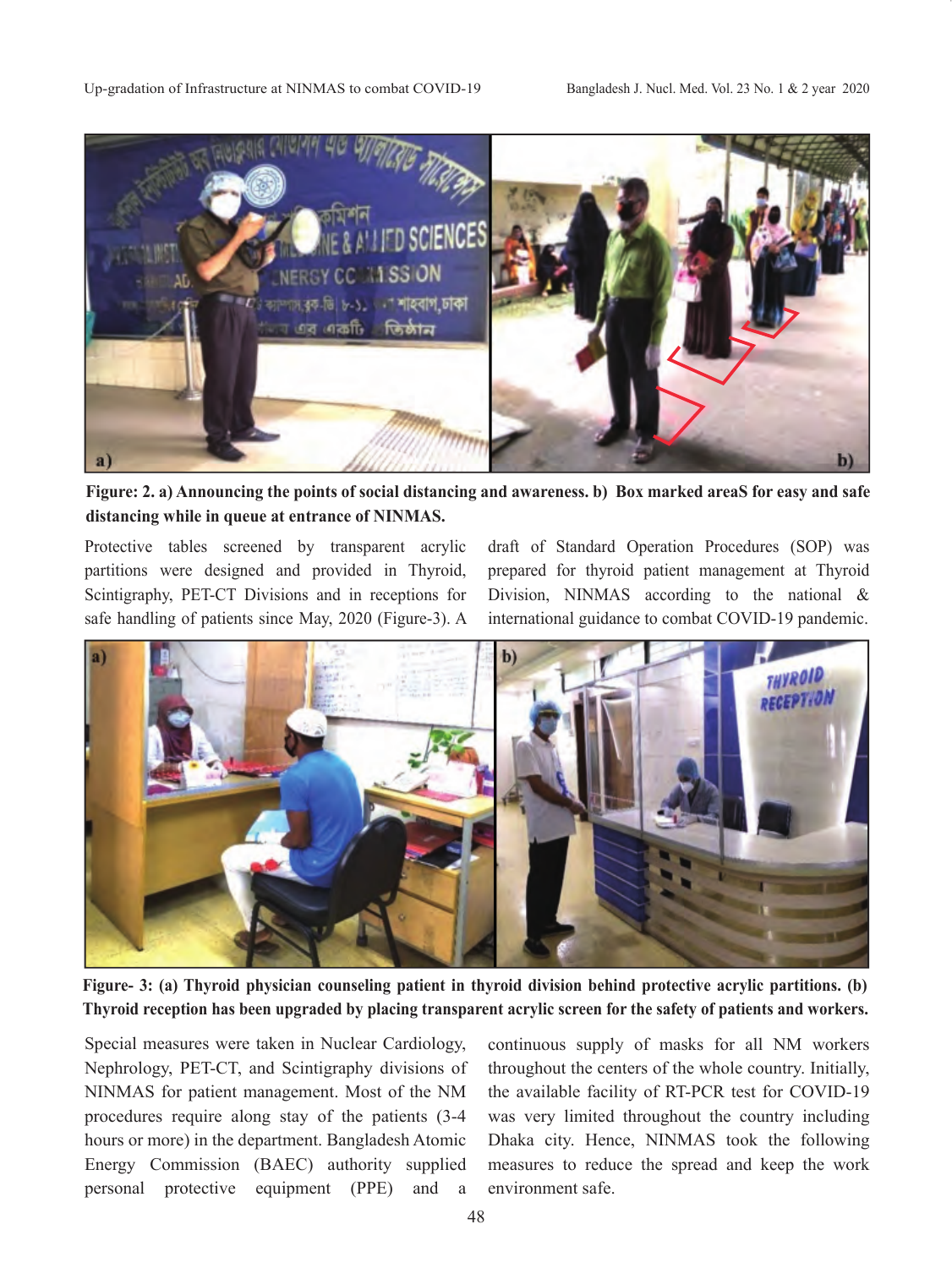## **I) Patient Scheduling**

- Triage to identify COVID-19 suspected patients with primary screening through telephonic history.
- Scheduled tests were postponed if there was any potential risk of COVID infection.
- Patients were scheduled on pre-fixed time slots to avoid the crowd.
- NM procedures like PET-CT and scintigraphy of bone, kidney, thyroid, liver, etc. and cardiac studies were pre-appointed online with user-friendly online payment options.
- All medical records i.e. previous medical reports and history were assessed online and soft copies were collected.
- Patient preparations and patient counseling were done through TMS.
- Patient was counseled for social distancing at least 14 days prior to the scheduled scan.
- Patient was asked to notify or declare the history of contacts with any known COVID-19 infected patient e.g. family or friends.
- Patients were asked to notify or declare if there were any flu-like symptoms or H/O, COVID-19 infection prior to the NM procedure.
- Urgently appointed patients/ known contact with COVID-19 positive patients or patients with potential risk of infection were requested to submit RT-PCR test reports before the scan.

## **II) On arrival of the patients**

- No mask no service policy for every person and patients
- Hand hygiene was maintained
- Temperature was measured
- Rapid and minimum contact protocols were introduced and followed
- Minimum waiting time and quick disposal of patients

## **III) Study Procedure with Safety Protocol**

Two groups of technologists worked for PET-CT and scintigraphy routinely:

 Group 1-Dedicated for the dose preparation, injection, patient positioning & patient disposal.

## **Group 2- Image acquisition**

- Institutional protocols for COVID-19 safety were strictly maintained for the protection of NM personnel, patients and disinfecting instruments.
- Special safety protocol was introduced for the evaluation of COVID-19 positive cases.

 During the peak of pandemic and government announced general holidays, urgent NM studies were done only and preferences were given to inpatients and emergency cases. Non-essential nuclear medicine studies were downscaled accordingly. Myocardial Perfusion Imaging (MPI) studies started as soon as radiotracer was available but pharmacological stress testswere done with Adenosine while carefully avoiding exercise stress tests.

## **IV) Academic**

- Academic events were scheduled by arranging online MD, NM classes since May 2020.
- Practical training was given in small groups with proper protection

Ultrasound (US) imaging rooms were upgraded by the addition of special screens with an aperture in the screen to introduce the imaging probe from a safe distance with proper shielding. Similar arrangements were done in the blood collection room (Figure-4). Donning and Doffing Rooms were allocated near US room. Lab coats were washed separately. Quick Response Team (QRT) was formed by BAEC in June 2020 to contact the infected employee and manage them in all possible ways. Leading doctors from NINMAS and INMAS served in this QRT team 24/7.